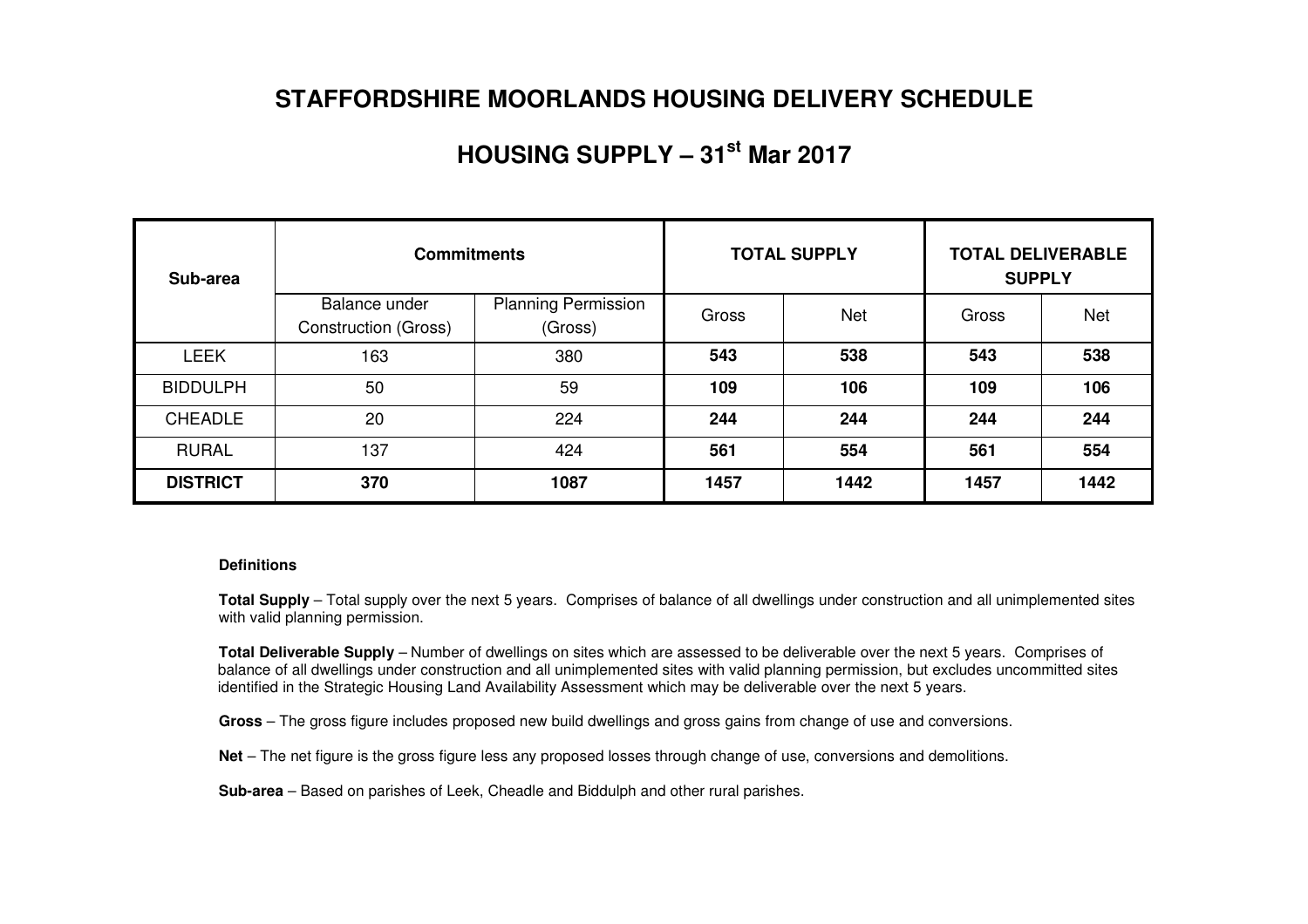# **HOUSING COMPLETIONS – 31st March 2017**

| Sub-area        |       | Completions<br>2006/7 | Completions<br>2007/8 |            | Completions<br>2008/9 |            | Completions<br>2009/10 |        | Completions<br>2010/11 |                | Completions | Completions<br>2012/13<br>2011/12 |       |            |
|-----------------|-------|-----------------------|-----------------------|------------|-----------------------|------------|------------------------|--------|------------------------|----------------|-------------|-----------------------------------|-------|------------|
|                 | Gross | Net                   | Gross                 | <b>Net</b> | Gross                 | <b>Net</b> | Gross                  | Net    | Gross                  | Net            | Gross       | <b>Net</b>                        | Gross | <b>Net</b> |
| <b>LEEK</b>     | 77    | 77                    | 106                   | 105        | 64                    | 62         | 76                     | 75     | 50                     | 48             | 34          | 17                                | 41    | 41         |
| <b>BIDDULPH</b> | 40    | 40                    | 44                    | 41         | 18                    | 17         | 7                      | $-4$ * | 8                      | 8              |             | ⇁                                 | 6     | 6          |
| <b>CHEADLE</b>  | 9     | 9                     | 20                    | 20         | 27                    | 26         | 47                     | 46     | 5                      | $\overline{2}$ |             |                                   | 37    | 37         |
| <b>RURAL</b>    | 134   | 134                   | 95                    | 95         | 134                   | 131        | 69                     | 68     | 53                     | 52             | 34          | 33                                | 12    | 12         |
| <b>DISTRICT</b> | 260   | 260                   | 265                   | 261        | 243                   | 236        | 199                    | 185    | 116                    | 110            | 76          | 58                                | 96    | 96         |

## **Notes - \* 11 losses in the year \*\*37 losses in the year**

| Sub-area        | Completions<br>2013/14 |            | Completions<br>2014/15 |            | Completions<br>2015/16 |            | <b>Completions</b><br>2016/2017 |            | <b>Total</b><br><b>Completions</b> |            |
|-----------------|------------------------|------------|------------------------|------------|------------------------|------------|---------------------------------|------------|------------------------------------|------------|
|                 | Gross                  | <b>Net</b> | Gross                  | <b>Net</b> | Gross                  | <b>Net</b> | Gross                           | <b>Net</b> | Gross                              | <b>Net</b> |
| <b>LEEK</b>     | 15                     | $-22**$    | 174                    | 149        | 29                     | 29         | 44                              | 44         | 710                                | 625        |
| <b>BIDDULPH</b> | 78                     | 71         | 61                     | 60         | 28                     | 28         | 40                              | 40         | 337                                | 314        |
| <b>CHEADLE</b>  | 3                      | 3          | 32                     | 31         | 11                     | 10         | $\overline{4}$                  | 4          | 196                                | 189        |
| <b>RURAL</b>    | 28                     | 26         | 40                     | 38         | 32                     | 32         | 40                              | 40         | 671                                | 661        |
| <b>DISTRICT</b> | 124                    | 78         | 307                    | 278        | 100                    | 99         | 128                             | 128        | 1914                               | 1789       |